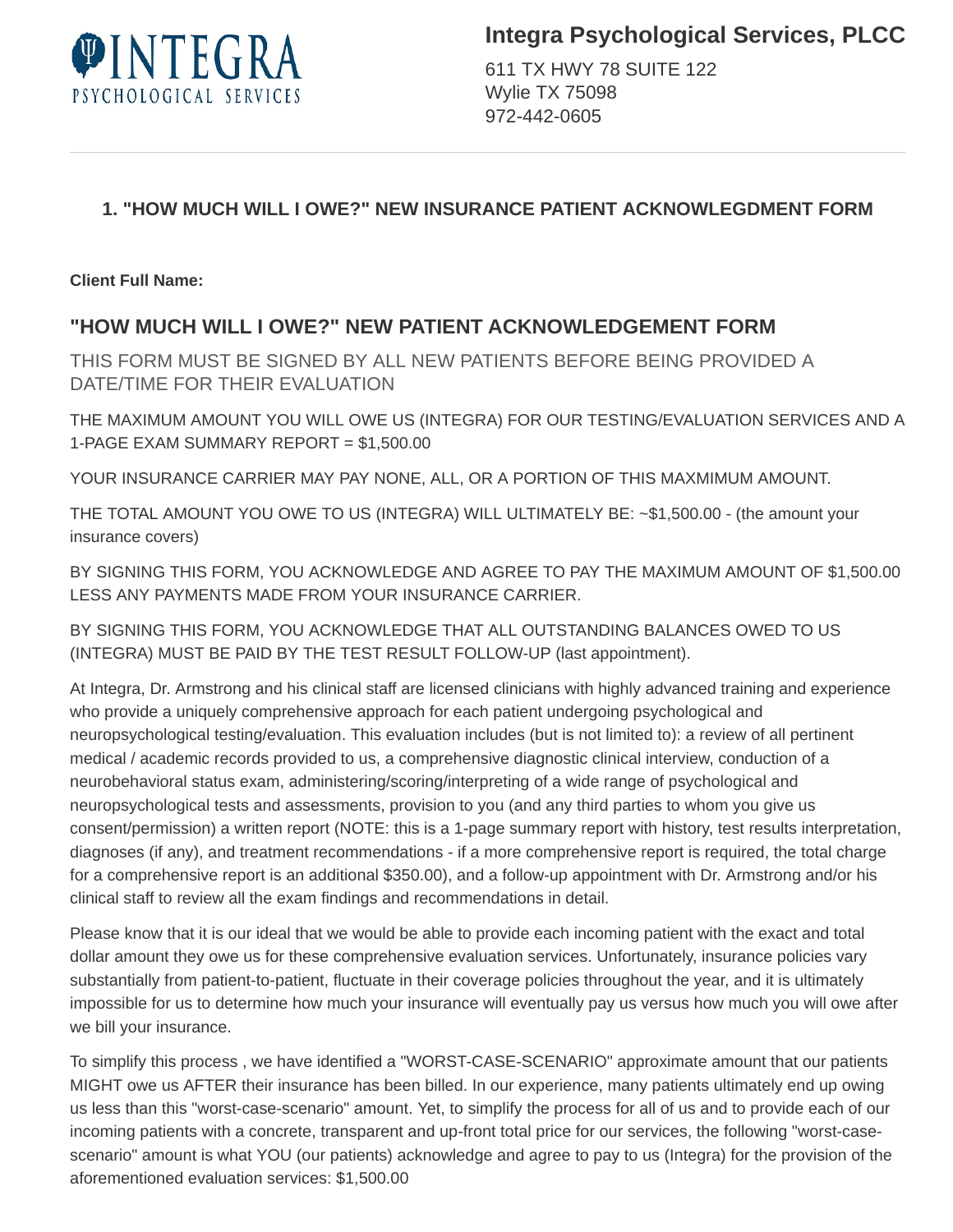By signing this form, YOU agree to pay us \$1,500.00 for the evaluation we provide and with the expectation that we will submit your claim to your insurance carrier and that this "worst-case-scenario" amount you owe us (Integra) MAY BE REDUCED as a result our contractual arrangement with your insurance, the amount your insurance decides to pay us, the deductible amount you have or haven't met, any co-insurance amount due to us per your insurance policy, and/or any co-payments due to us at the date/time of providing you services. Although we make every effort to ensure all claims are submitted and approved, UNFORTUNATELY WE CANNOT GAURANTEE YOU that the evaluation services we provide will be fully covered or partially covered by your insurance or that your insurance will ultimately comply with their contractual obligations to you as their customer or us as their contractor.

Again, by signing this form, you are agreeing to pay us a MAXIMUM "worst-case-scenario" amount of \$1,500.00 for the neuropsychological/psychological evaluation services we provide to you unless your insurance reduces this amount after we submit your claim. YOU WILL NOT BE BILLED BY US UNTIL YOUR INSURANCE HAS PROVIDED THEIR PAYMENT TO US OR HAVE PROVIDED US A FINAL DETERMINATION FOR YOUR CLAIM. All patients should note that they are responsible for holding their insurance carrier accountable for any contractual arrangements made between them and their insurance carrier.

Thank you for partnering with us in providing as much transparency as possible for our services and for understanding the complexity of the insurance system as it pertains to us providing you with the highest quality of care in a manner that allows us to receive monies owed to us to keep our business/small practice running.

Sincerely,

Levi Armstrong, PsyD MSCP

Clinical Neuropsychologist & Owner

Integra Psychological Services, PLLC

Please check the below items to acknowledge receipt of this billing practice and the maximum potential cost of services rendered.

 $\Box$  I understand final cost of services may be up to \$1,500.00 and that this amount will only be billed to me after my insurance carrier has made their final determination for my claim. This amount will be owed to Integra at the latest by the beginning of the examination results follow-up appointment. This rate may not be covered, may be only partially covered, or may be fully covered by my insurance insurance. Any remaining balance after insurance determination is my responsibility to pay.

Remaining Balance Payment Preferences: (check one):

\_\_\_ Charge My Card Any Remaining Balance After Insurance Has Responded and/or Paid My Claim

\_\_\_ Call Me at this Number \_\_\_\_\_\_\_\_\_\_\_\_\_\_\_ to Setup a Payment Plan for Any Remaining Balance After Insurance

Please sign and date this form to acknowledge and agree to the above information. Please email or fax this back to our offices upon signing this form.

| Name of Person Financially Responsible for the Above (please print): |              |  |  |  |
|----------------------------------------------------------------------|--------------|--|--|--|
| Signature                                                            | Date:        |  |  |  |
| Patient Name (first and last name)                                   | Patient DOB: |  |  |  |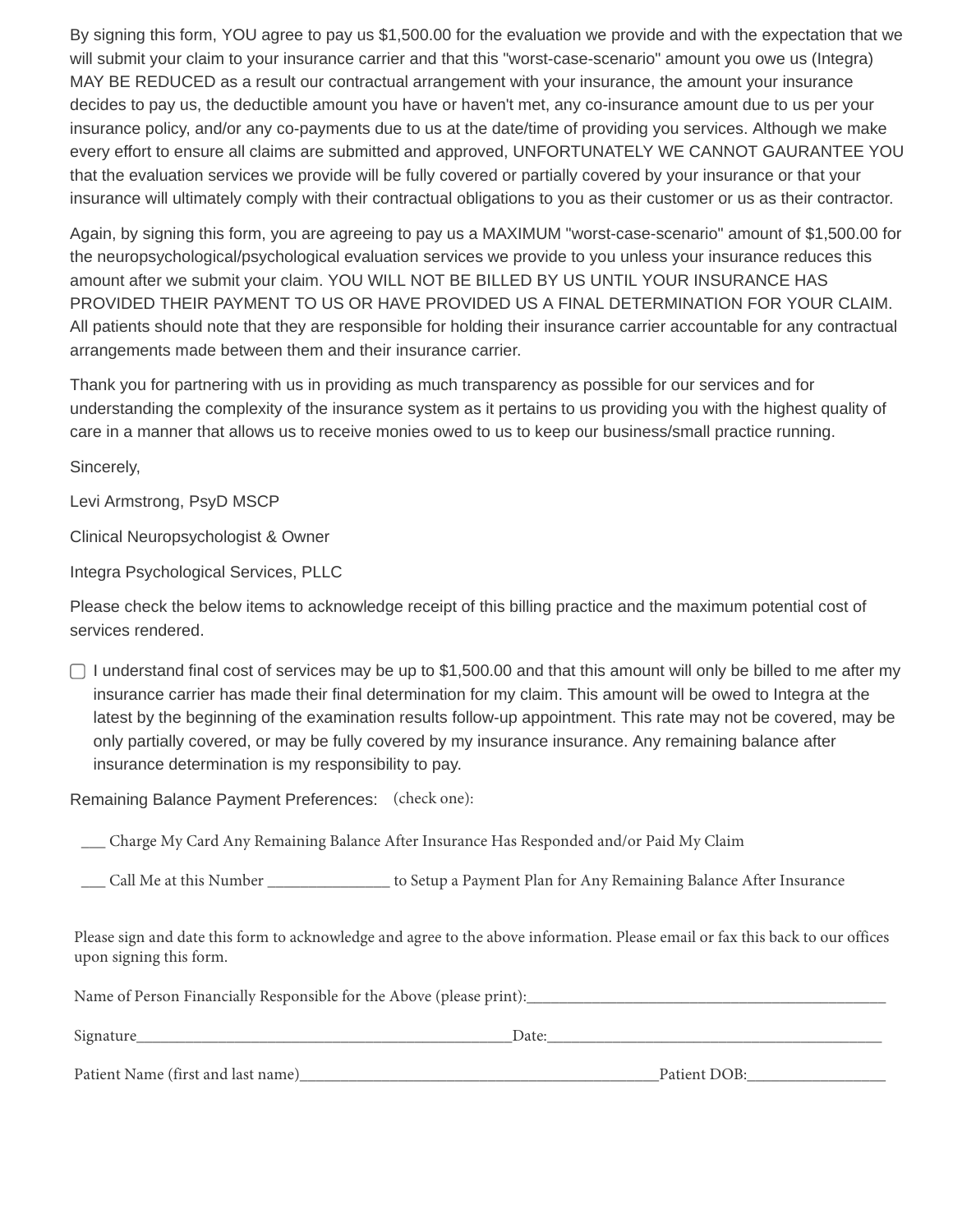Wylie, TX 75098



### **PRACTICE POLICY ACKNOWLEDGEMENT FORM**

#### **Please sign below to indicate that you have carefully read and accept all the information provided in this packet.**

We are so glad you have chosen our practice for your professional psychology and counseling needs. If you have any questions or have difficulty reading or understanding this information, we are more than happy to verbally review all this information with you. This document contains important information about our professional services and business policies. The law requires that we obtain your signature acknowledging that we have provided you with this information. Although these documents are long and sometimes complex, it is very important that you read them carefully and agree to our policies (via your signature below) before we provide you or your child psychological services. This document represents an agreement between you and Integra Psychological Services, PLLC. You may revoke this agreement in writing at any time. That revocation will be binding on us unless we have taken action in reliance on it; if there are obligations imposed on us by your health insurer in order to process or substantiate claims made under your policy; or if you have not satisfied any financial obligations you have incurred to us. After reading through the attached packet of information in its entirety, please sign below acknowledging that you have read the above information, insurance assignment and release, practice disclosure statements, policies on our fees and use of third party payors (e.g., insurance), informed consent for treatment (and if applicable, informed consent to receive clinical services from Dr. Armstrong's supervisees), limits of confidentiality, notice of privacy practices/rights to privacy, and have had the opportunity to discuss the contents with us. By signing below, you are also attesting that you consent to treatment by Dr. Levi Armstrong and/or his clinical staff at Integra Psychological Services, PLLC with the knowledge of the above conditions.

| Patient Name: Gender: General Age: Gender: Gender: Gender: Gender: Gender: Gender: Gender: Gender: Gender: Gender: Gender: Gender: Gender: Gender: Gender: Gender: Gender: Gender: Gender: Gender: Gender: Gender: Gender: Gen |                                                        |              |    |
|--------------------------------------------------------------------------------------------------------------------------------------------------------------------------------------------------------------------------------|--------------------------------------------------------|--------------|----|
|                                                                                                                                                                                                                                |                                                        |              |    |
|                                                                                                                                                                                                                                |                                                        |              |    |
| Billing Address (where billing statements can be mailed): Manual Communication of the mail of the statements of the mail of the mail of the mail of the mail of the mail of the mail of the mail of the mail of the mail of th |                                                        |              |    |
| Preferred Method of Communication (Circle One): Home Phone Cell Phone Work Phone Other:                                                                                                                                        |                                                        |              |    |
| Phone: ________________________________Email Address to Send Assessments/Results: __________________________________                                                                                                           |                                                        |              |    |
| Do We Have Permission to Send Appointment Reminder Texts/Calls to the Above Phone Number? Yes                                                                                                                                  |                                                        |              | No |
|                                                                                                                                                                                                                                |                                                        |              |    |
|                                                                                                                                                                                                                                | PATIENT HEALTH INSURANCE INFORMATION                   |              |    |
|                                                                                                                                                                                                                                |                                                        |              |    |
| Policy Holder's Address (if different from above):<br><u>Dolicy Holder's Address (if different from above):</u>                                                                                                                |                                                        |              |    |
|                                                                                                                                                                                                                                |                                                        |              |    |
|                                                                                                                                                                                                                                |                                                        |              |    |
|                                                                                                                                                                                                                                | <b>SECONDARY INSURANCE INFORMATION (IF APPLICABLE)</b> |              |    |
| Primary Name on Policy: 1990 1991 1991 Primary Policy Holder DOB: 2008 2009 1991 2009 2014 2015 2019 2019 201                                                                                                                  |                                                        |              |    |
|                                                                                                                                                                                                                                |                                                        |              |    |
|                                                                                                                                                                                                                                |                                                        |              |    |
|                                                                                                                                                                                                                                |                                                        |              |    |
|                                                                                                                                                                                                                                |                                                        |              |    |
| <b>PATIENT or GUARDIAN SIGNATURE:</b>                                                                                                                                                                                          |                                                        | <b>DATE:</b> |    |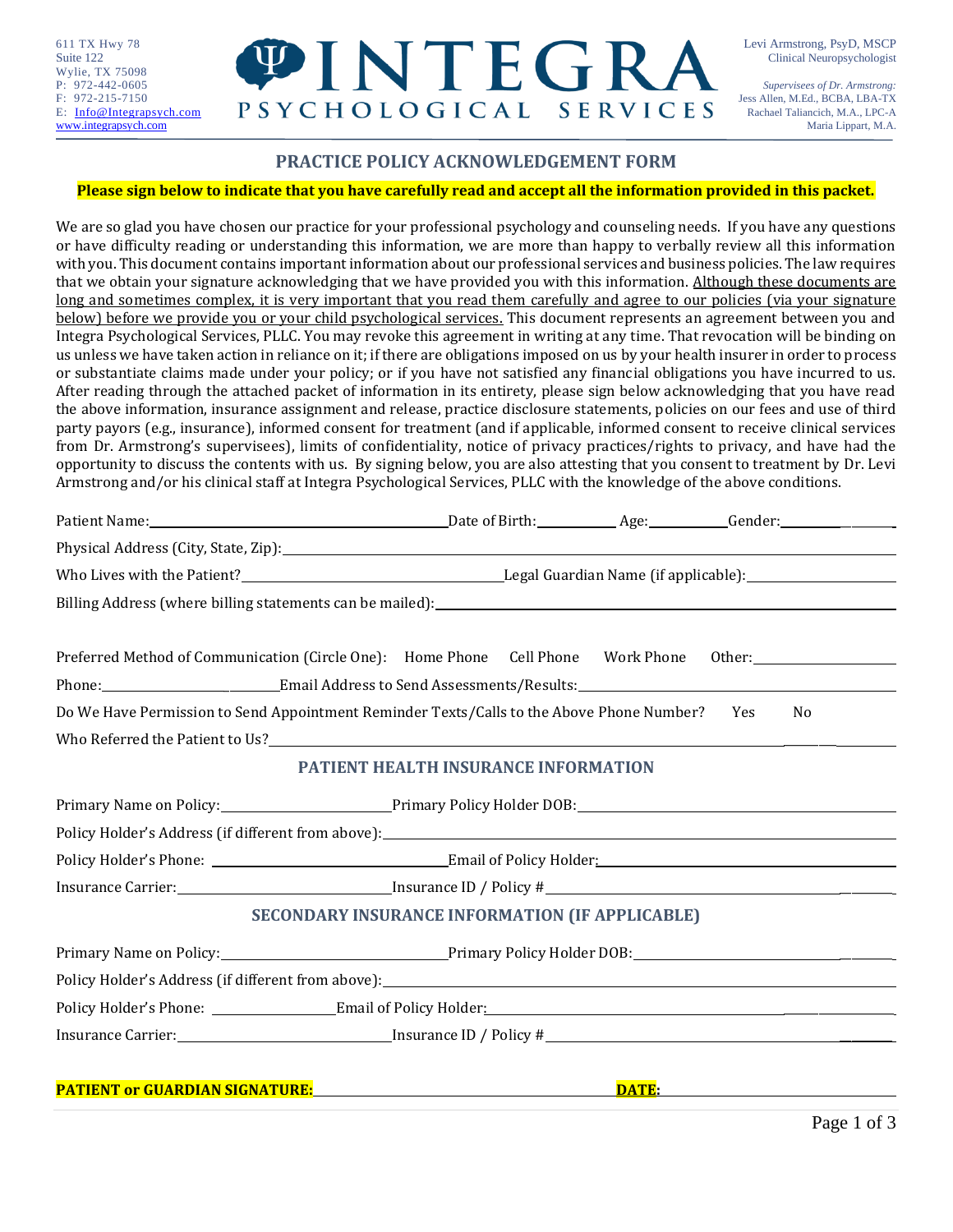

Patient Name:\_\_\_\_\_\_\_\_\_\_\_\_\_\_\_\_\_\_\_\_\_\_\_\_\_\_\_\_\_\_\_\_\_\_\_\_\_\_\_\_\_\_\_\_\_\_\_\_\_\_\_\_\_\_\_\_\_\_\_\_\_\_\_\_\_\_Today's Date:\_\_\_\_\_\_\_\_\_\_\_\_\_\_\_\_\_\_\_\_\_\_\_\_\_\_\_\_\_\_\_\_\_\_\_\_\_\_\_\_\_

#### **CREDIT CARD INFORMATION**

By signing on page 1 of this document, you agree to have your credit card information stored by Integra Psychological Services, PLLC until your file has been closed. You also authorize Integra Psychological Services, PLLC to charge your credit card for any outstanding financial responsibilities such as copayments, coinsurance, no show/late cancellation fees and deductible payments. NOTE: Patients will be contacted prior to charging their card. Insurance does not cover any cancellation/no-show fee. If you are unable to keep your appointment for any reason, you must give 24 hours advance notice; otherwise, your deposit of \$100.00 for any neuropsychological or psychological examination will be non-refundable and will not be applied toward your co-payment, deductible, or co-insurance. If the late cancellation is for therapy or counseling, you will be charged for the full amount of the session you have scheduled. We will also accept cash and checks for payments prior to services. **Please complete the credit card information section below as this information is required prior to any appointment can be scheduled.**

Name as it appears on credit card:

| Card Type (Circle One):             | Visa | MasterCard | American Express        | Other: |                     |
|-------------------------------------|------|------------|-------------------------|--------|---------------------|
| Card Number:                        |      |            | <b>Expiration Date:</b> |        | _3-Digit Code:_____ |
| Billing Address Including Zip Code: |      |            |                         |        |                     |

### **ASSIGNMENT / RELEASE / DISCLOSURE / CONSENT TO TREATMENT**

My signature on page 1 of this packet certifies that I, the patient, or my dependent or guardian has insurance coverage with the above listed insurance carrier and assign directly to Integra Psychological Services, PLLC and/or Levi Armstrong, Psy.D., MSCP all insurance benefits, if any, for all agreed-upon services rendered at Integra Psychological Services, PLLC. The signature on the first page of this document attests to my understanding that I am financially responsible for all charges per contractual reimbursement schedules between Dr. Armstrong and your insurance carrier (even if the insurance carrier does not cover some or any of the services provided). I hereby authorize the administrative and/or clinical staff of Integra Psychological Services, PLLC and/or Levi Armstrong, Psy.D., MSCP to release all information necessary (including diagnoses, mental health records and substance abuse records) to my insurance carrier and/or other third-party payors in order to secure payment of benefits. I authorize the use of this signature on all insurance submissions.

By signing page 1 of this document, I acknowledge that I (or the patient), or my referring party, have requested neuropsychological testing, psychological testing, counseling, neurofeedback, and/or consultation/psychological treatment from clinical neuropsychologist Dr. Levi Armstrong and/or the clinical staff at Integra Psychological Services, PLLC. As a licensed psychologist licensed to practice in the State of Texas, there are regulations that you can review regarding our practice and resources available to you under the licensing act. This disclosure statement is a part of those resources. As a patient you have the right to refuse any suggested treatment and the freedom to choose the psychologist and treatment best suited to your needs. You also have the right to request a change of therapy, referral to another psychologist/therapist, or to discontinue an evaluation and/or treatment at any time. This document also serves as a notice to the risks and benefits of participating in psychological services. Some of the potential risks involved in being provided psychological services include discovering psychological/neuropsychological aspects about yourself that you may find uncomfortable, as well as the potential that the evaluation in which you participate does not yield the results you would prefer, or your medical records being disclosed to third parties should your records be requested upon a court order signed by a judge. Every attempt will be made on our part to avoid and/or lessen the impact of these risks, although it is our ethical duty to remain as objective as possible in order to be the most helpful to you and/or your referring party. Participating in psychological services may also yield many benefits to you. Some of the benefits involved include being provided useful information about your psychological functioning with which you can, hopefully, begin to make changes and solve problems to improve your overall well-being. However, there are no guarantees that the services we provide will provide the aforementioned benefits, despite our best effort to do so. It will be our utmost goal to make this experience as pleasant as possible with the intention of helping you to the best of our ability. Should you have any complaints regarding our services provided, we would encourage you to speak with Dr. Armstrong regarding these matters. In the event that this does not resolve your concerns, you are also welcome to contact the Texas State Board of Examiners of Psychologists at the following contact information:

#### **Texas State Board of Examiners of Psychologists**

333 Guadalupe Tower 2, Room 450 Austin, Texas 78701 1-800-821-3205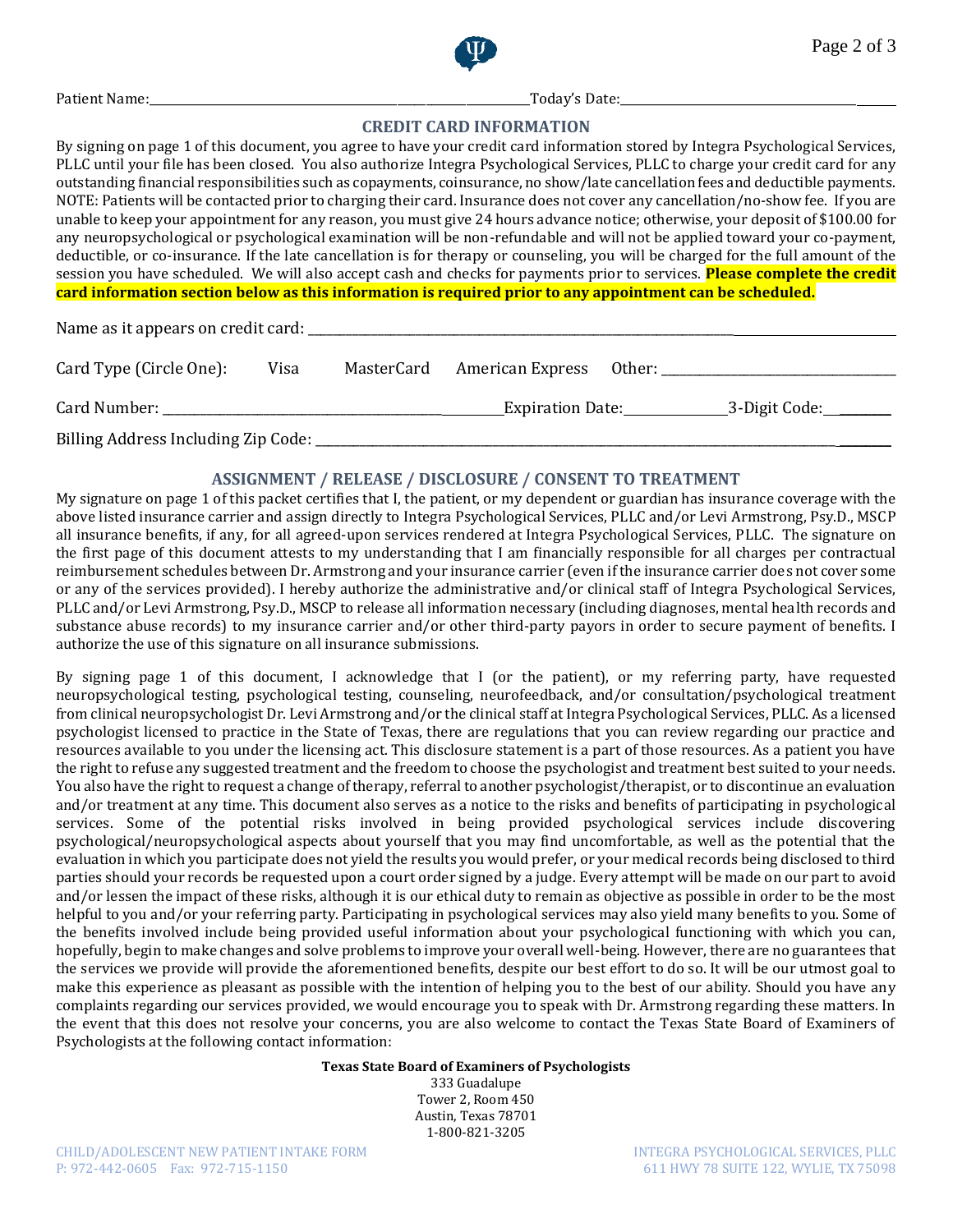

### **AUTHORIZATION FOR DISCLOSURE & RELEASE OF CONFIDENTIAL INFORMATION**

Patient Name: \_\_\_\_\_\_\_\_\_\_\_\_\_\_\_\_\_\_\_\_\_\_\_\_\_\_\_\_\_\_\_\_\_\_ Date of Birth: \_\_\_\_\_\_\_\_\_\_\_\_\_ \_\_\_\_\_\_\_\_\_ Last 4 of Social Sec. #\_\_\_\_\_\_\_\_\_\_

*\*Note: Parents of minors who are divorced will need BOTH parents to sign this form, our practice policy acknowledgement form, HIPAA policies, and all pertinent consent forms prior to treatment OR the parent requesting the evaluation must provide a copy of the divorce decree indicating their right to consent to treatment for their child.*

My signature above authorizes the clinical staff at Integra Psychological Services, PLLC to use professional judgment in deciding what specific information will be released and communicated and whether specific records should be disclosed or whether a summary of treatment should be disclosed instead of specific records. I understand that any treatment records concerning my medical / psychological / mental health treatment are confidential under Texas law (unless ordered by a court of law), and that a statutory privilege prohibits confidential treatment information from being disclosed without my consent. This authorization may be revoked at any time, except to the extent that information has already been released. If not revoked, it shall terminate one year from the date of authorization. I also authorize Levi Armstrong, Psy.D., MSCP and/or the clinical staff at Integra Psychological Services, PLLC to disclose and receive in both written and verbal communication the confidential medical and psychological records/information concerning the above listed patient to the identified person(s)/agencies to be named below:

#### **1. Name of Person or Agency discription of the set of Person or Agency**

| Guardian #2 (if required) Printed Name:<br>                                                                                                                                       |
|-----------------------------------------------------------------------------------------------------------------------------------------------------------------------------------|
|                                                                                                                                                                                   |
| Release of information will be valid for one year from the date of authorization noted above unless otherwise terminated with written request from the patient or legal guardian. |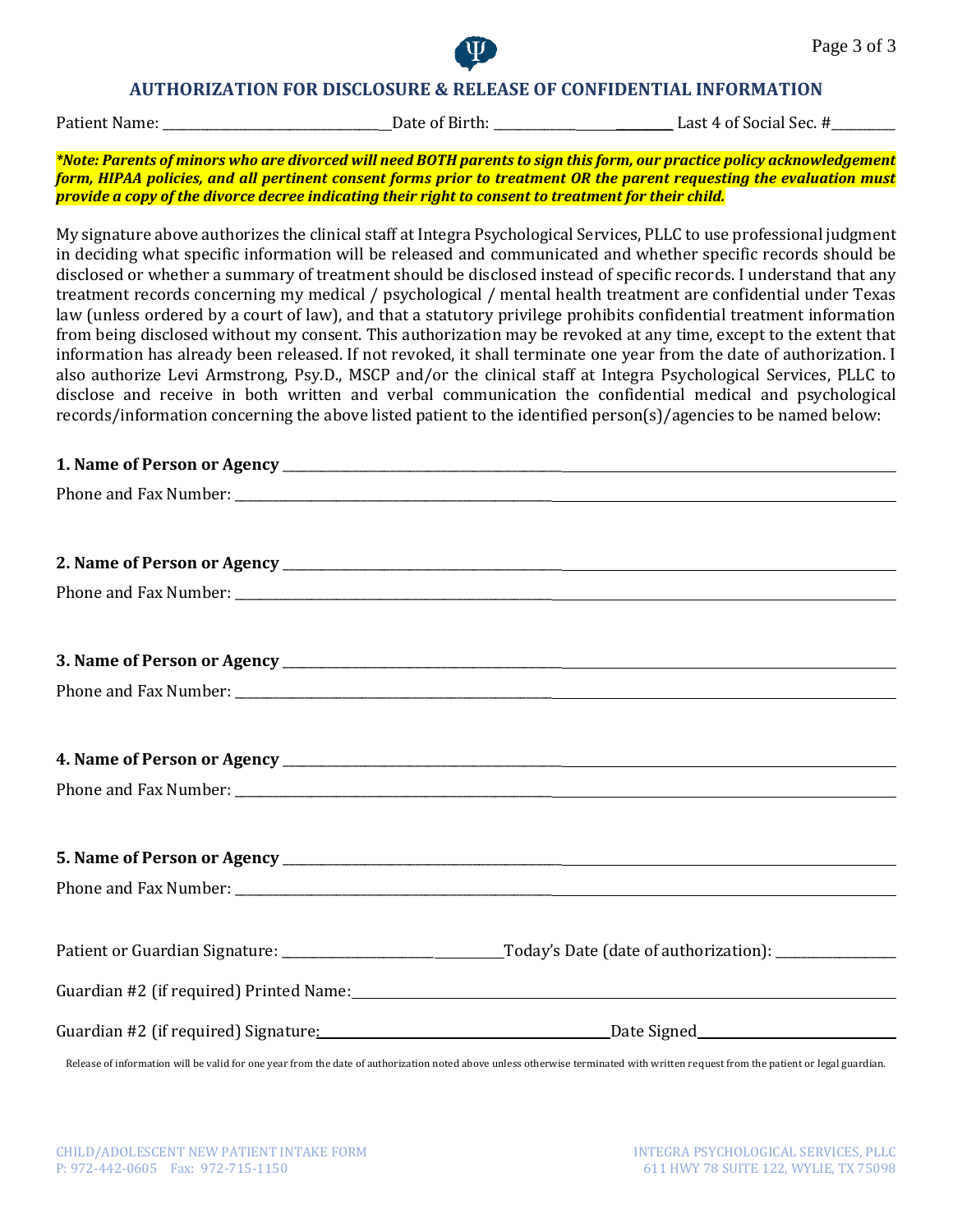P: 972-442-0605 *Supervisees of Dr. Armstrong:* F: 972-215-7150 **Jess Pearson-Allen, M.Ed., BCBA, LBA-TX** E: Info@Integrapsych.com **PSYCHOLOGICAL SERVICES** Maria Lippart, M.S. ww.integrapsych.com **Rachael Taliancich, LPC-A** 

## **Limits of Confidentiality / Notice of Privacy Practices & Privacy Rights / Practice Policies**

**Limits of Confidentiality:** Information discussed in the neuropsychological or psychological evaluation will be incorporated into a neuropsychological (or psychological) evaluation report. If you are participating in therapy, a detailed progress note of each session will be electronically recorded and kept securely via an electronic medical record system and/or a HIPAA-compliant cloud server. Please note that per TSBEP Acts and Rules of the Board, any handwritten therapy notes do not constitute your medical record and will not be available or disclosed to anyone unless in compliance with a court order. It is our legal and ethical duty to protect your treatment records and your records with us will remain confidential and will not be shared without your written permission. State law mandates that mental health professionals may need to break confidentiality/share your treatment records and/or report the following (a-f) to the appropriate persons or agencies. In addition, if the patient is involved in a legal action, your health records may be required to be released without your consent per a court order. All communication between your healthcare provider and you will otherwise be deemed confidential except under the following conditions:

- a) The patient threatens suicide or is believed to be in imminent harm to his or herself
- b) The patient threatens harm to another person(s), including murder, assault, or other physical harm.
- c) The patient reports suspected child abuse, including but not limited to, physical beatings, and sexual abuse.
- d) The patient reports abuse of the elderly or the disabled.
- e) The patient makes a threat against a government agency.
- f) A court order requesting your records and with notification to you that your records will be released.

**Sessions, Scheduling, & Fee's:** Appointments are scheduled directly by calling 972-442-0605. Psychological and neuropsychological evaluations typically require 1-10+ hours of direct or indirect time. Psychotherapy sessions and testing follow-up appointments typically last 50 minutes. Our hourly rate ranges between \$175.00 - \$250 per hour for these services, although a sliding scale is also available in some circumstances. However, we will discuss your obligations up front prior to your services. If you become involved in legal proceedings that require our participation, you will be expected to pay for all professional and administrative time, including preparation and transportation costs (port-to-port), even if we are called to testify by another party. Fees for these forensic services range between \$300-\$500 per hour.

**Payment of Fees & Other Policies:** You will be expected to pay for each appointment at the time it is held, unless we agree otherwise or unless you have insurance coverage that requires another arrangement. If your account has not been paid for more than 60 days and arrangements for payment have not been agreed upon, we have the option of using legal means to secure the payment. This may involve hiring a collection agency or going through small claims court which will require us to disclose your otherwise confidential information. In most collection situations, the only information we release regarding a patient's treatment is his/her name, the nature of services provided and the amount due. If such legal action is necessary, its costs will be included in the claim. Timely payment and open discussion will prevent that mutually unpleasant experience. A \$25 fee will be charged for any checks returned for insufficient funds. Sometimes it is necessary for us to cancel a session unexpectedly due to unforeseen circumstances such as court orders, subpoenas, personal, or professional emergencies. Whenever possible, we will make every effort to notify you in advance and reschedule your appointment.

**Treatment of Minors / Policy for Patient Records Who Were Evaluated/Treated while Minors:** It is the policy of this office that treatment of children under the age of 18 years will be provided only with the consent of their legal guardian or parent. By signing this consent form, you acknowledge that you are the guardian (as established by the state or an official divorce decree) of any minor presented for treatment. Copy of the custody agreement / divorce decree in the cases of divorce must be provided prior to treatment OR each legal guardian/custodial parent MUST sign a consent for treatment form prior to treatment or testing. It should also be noted that Dr. Armstrong and Dr. Tischer do not specialize in non-court ordered child custody evaluations. If you are currently anticipating your need for these services, he will happily provide you with the contact information of other clinicians who specialize in these matters. All psychological records pertaining to an adult patient (age 18+), who on the date of the evaluation was less than 18 years of age, and who was seen, evaluated, or treated by Integra Psychological Services, PLLC and/or Levi Armstrong, Psy.D.,MSCP, and/or Donya Tischer, M.A., Psy.D. are only accessible by parents, guardians, attorneys, etc. with the written consent of that now adult patient. That is, all previously signed release of records become null and void at the time of the patient's 18th birthday, and parents, guardians, attorneys, etc. will be not be permitted copies of any records without written consent by the patient unless a copy of legal guardianship or medical power of attorney is provided to us.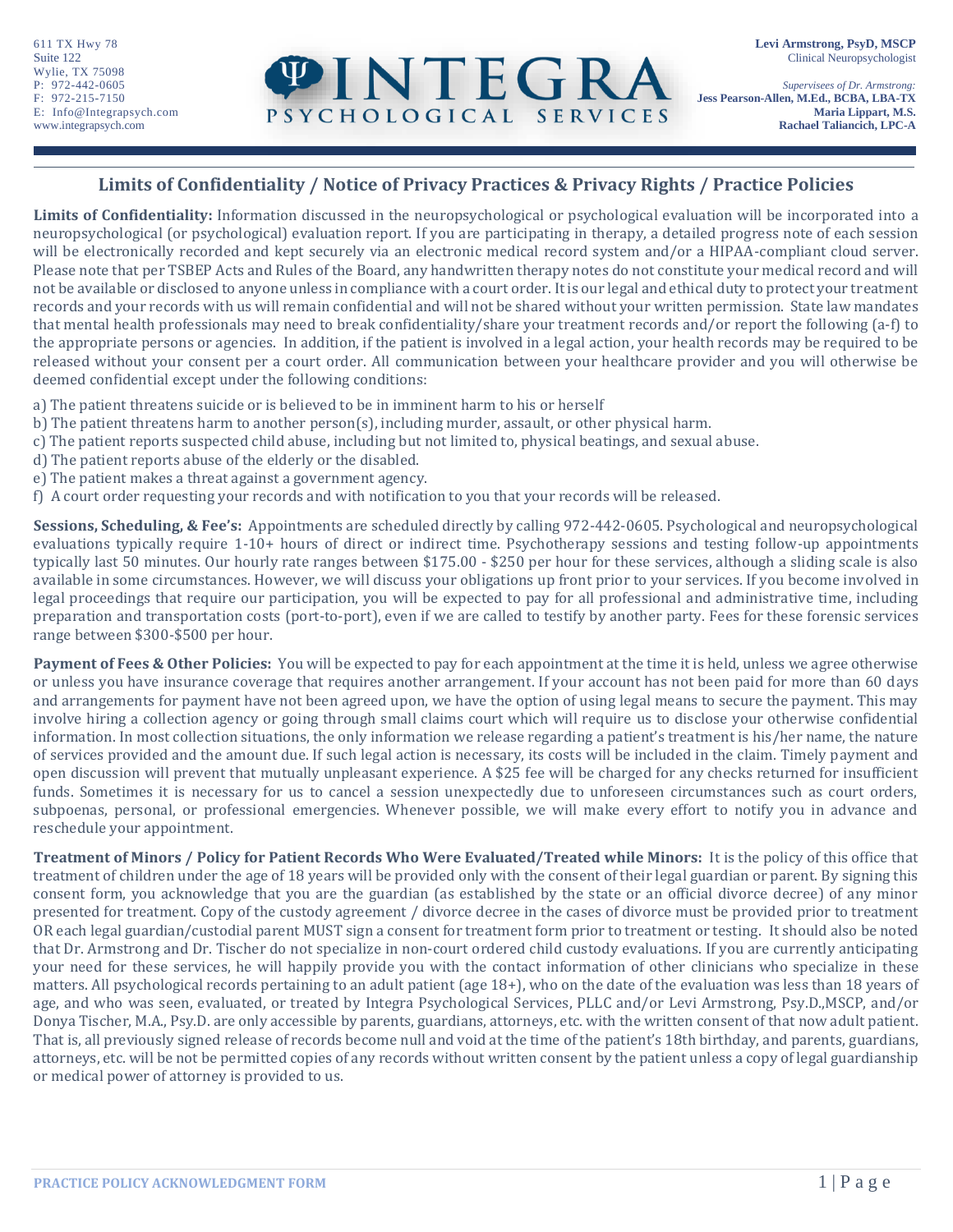

**Responding to Requests of Information:** The patient and/or legal guardians and/or any third party to whom your consent is given can request copies of your medical information. Please note that there may be a fee charged in association with producing your records. Please also note that all requests of records must be provided in writing, email, or fax and that it may take up to 14 days for us to produce the records.

#### **NOTICE OF PRIVACY PRACTICES / HIPAA**

This notice describes how medical information about you may be used and disclosed, and how you can get access to this information. Please review it carefully.

**Understanding Your Health Information:** Each time you visit a hospital, physician, or other health care provider, a record of your visit is made in order to manage the care you receive. Your healthcare provider listed on this document understands that the medical information that is recorded about you and your health is personal. The confidentiality of your health information is also protected under both state and federal law. This Notice of Privacy Practices describes how your healthcare provider may use and disclose your information and the rights that you have regarding your health information.

**Your Health Information Rights:** Although your health information is the physical property of the facility or practitioner that compiled it, the information belongs to you, and you have certain rights over that information. You have the right to: Request, in writing, a restriction on certain uses and disclosures of your health information. However, agreement with the request is not required by law, such as when it is determined that compliance with the restriction cannot be guaranteed; Inspect or obtain a copy of your health record as provided by law; Request, in writing, that your health record be amended as provided by law, if you feel the health information we have about you is incorrect or incomplete. You will be notified if the request cannot be granted; Request that we communicate with you about your health information in a specific way or to a specific location. Reasonable requests will be accommodated; Obtain accounting of disclosures of your health information as provided by law; Obtain a paper copy of the Notice of Privacy on request. You may exercise these rights by directing a request to the Privacy Office Contact list on this Notice.

**Our Responsibilities:** Your healthcare provider has certain responsibilities regarding your health information, including the requirement to: Maintain the privacy of your health information; Provide you with this Notice that describes your healthcare providers' legal duties and privacy practices regarding the information we obtain about you; Abide by the terms of the Notice currently in effect. Your healthcare provider reserves the right to change these information privacy policies and practices and to make the changes applicable to any health information that we maintain. If changes are made, the revised Notice of Privacy Practices will be made available at our office and will be supplied when requested.

**Uses and Disclosures of Health Information without Authorization:** When you obtain services from your healthcare provider, certain uses and disclosures of your health information are necessary and permitted by law in order to treat you, to process payments for your treatment and to support the operations of the entity and other involved providers. The following categories describe ways that your healthcare provider may use or disclose your information, and some representative examples are provided in each category. All of the ways your health information is used or disclosed should fall within one of these categories.

**Your health information will be used for treatment:** For example: Disclosures of medical information about you may be made to physicians, nurses, technicians, medical residents, or others involved in taking care of you. This information may be disclosed to other physicians who are treating you or to other health care facilities involved in your care. Information may be shared with pharmacies, laboratories or radiology centers for the coordination of different treatment. **Your health information will be used for payment:** For example: Health information about you may be disclosed so that services provided to you may be billed to an insurance company or third party. Information may be provided to your health plan about treatment you are going to receive in order to obtain prior approval or to determine if your health plan will cover the treatment. **Your health information will be used for health care operations:** For example: The information in your health care record may be used to evaluate and improve the quality of the care and services we provide. Students, volunteers, and trainees may have access to your health information for training and treatment purposes as they participate in continuing education, training, internships and residency programs. **Business Associates:** There are some services that we provide through contracts with third-party business associates. Examples include transcription agencies and copying services. To protect your health information, your healthcare provider requires these business associates to appropriately protect your information. **Continuity of Care:** In order to provide the continuity of your care, your information may be shared with other health care providers such as home health agencies. Information about you may be disclosed to community service agencies in order to obtain their services on your behalf.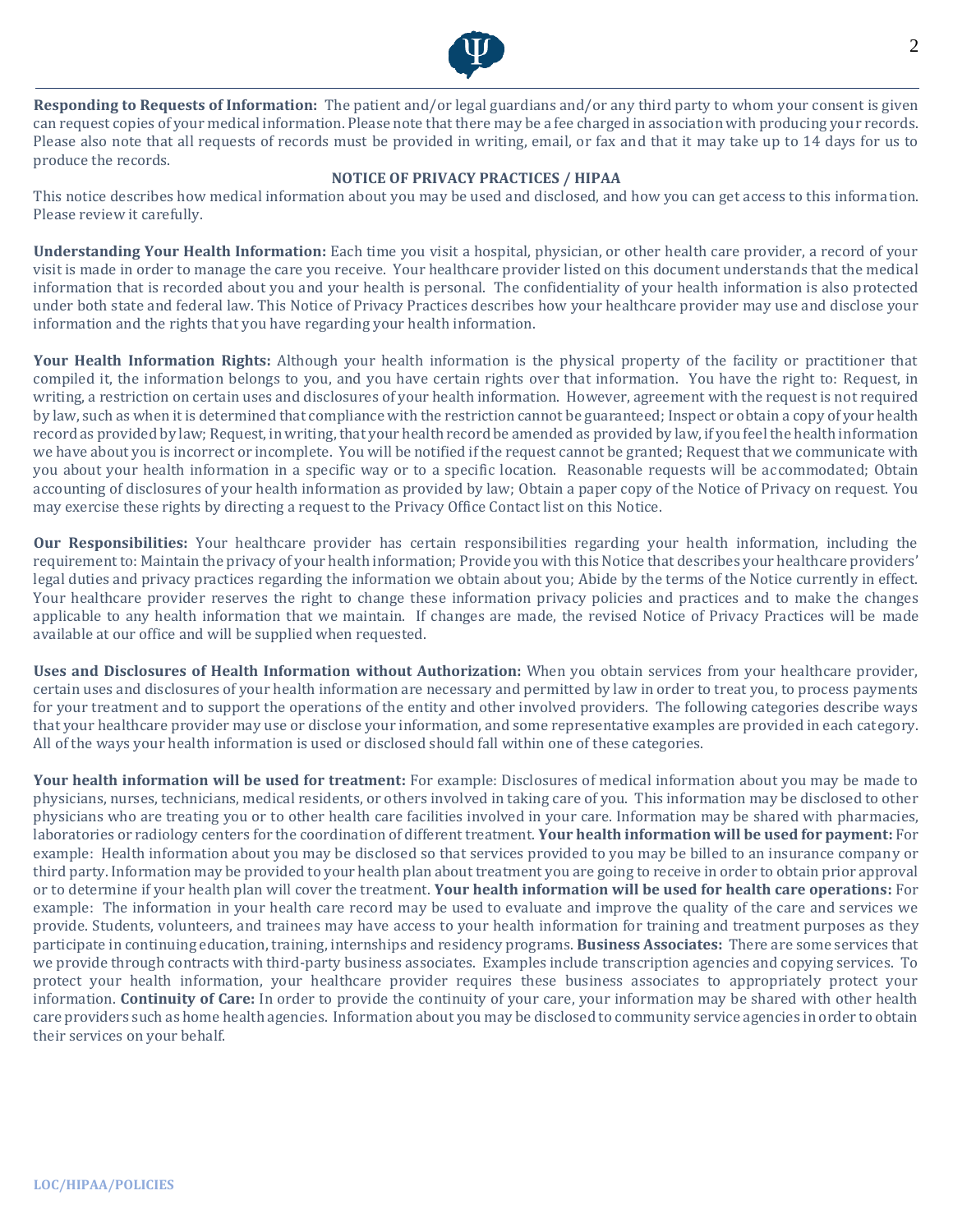

**Disclosures Requiring Verbal Agreement:** Unless you give notice of an objection, and in accordance with your Authorization to Verbally Release Health Information, medical information may be released to a family member or other person who is involved in your medical care or who helps pay for your care. Information about you may be disclosed to notify a family member, legally authorized representative or other person responsible for your care about your location and general condition. This may include disclosures of information about you to an organization assisting in a disaster relief effort, such as the American Red Cross, so that your family can be notified about your condition. You will be given an opportunity to agree or object to these disclosures except as due to your incapacity or in emergency circumstances.

#### **Disclosures Required by Law or Otherwise Allowed Without Authorization or Notification**

The following disclosures of health information may be made according to state and federal law without your written authorization or verbal agreement: When a disclosure is required by federal, state, or local law, judicial or administrative proceedings or for law enforcement. Examples would be reporting gunshot wounds or child abuse, responding to court orders; For public health purposes, such as reporting information about births, deaths, and various diseases, or disclosures to the FDA regarding adverse events related to food, medication, or devices; For health oversight activities, such as audits, inspections, or licensure investigations; To organ procurement organizations for the purpose of tissue donation or transplant; For research purposes, when the research has been approved by an institutional review board that has reviewed the research proposal and established guidelines to provide for the privacy of your health information; or the disclosure is that of a limited data set, where personal identifiers have been removed; To coroners and funeral directors for the purpose of identification, the determination of the cause of death or to perform their duties as authorized by law; To avoid serious threat to the health or safety of a person or the public; For specific government functions, such as protection of the President of the United States; For Worker's Compensation purposes; To military command authorities as required for members of the armed forces; To correctional institutions or law enforcement officials concerning the health information of inmates, as authorized by law.

**Other Allowable Uses and Disclosures without Authorization:** Other uses or disclosures of your health information that may be made include: Contacting you to provide appointment reminders for treatment or medical care, as well as to recommend treatment alternatives; Notifying you of health-related benefits and services that may be of interest to you;

**Required Uses and Disclosures:** Under the law we must make disclosures when required by the Secretary of the U.S. Department of Health and Human Services to investigate or determine compliance with federal privacy law.

**Uses and Disclosures Requiring Authorization:** Any other uses or disclosures of your health information not addressed in this Notice or otherwise required by law will be made only with your written authorization. You may revoke such authorization at any time.

**Privacy Complaints:** You have a right to file a complaint if you believe your privacy rights have been violated. This complaint may be addressed to the Privacy Contact listed in this Notice, or to the Secretary of the U.S. Department of Health & Human Services. There will be no retaliation for registering a complaint.

**Privacy Contact:** Address any questions about this Notice or how to exercise your privacy rights to the applicable Privacy Officer Contact listed below.

**Effective Date:** 08/15/2019 **Last Updated:** 09/21/2019

**Privacy Officer Contacts**  Levi Armstrong, Psy.D., MSCP P: 972-442-0605 F: 972-215-7150

**PATIENT or GUARDIAN SIGNATURE: DATE:**

**\*\* A COPY OF THESE POLICIES IS AVAILABLE UPON REQUEST\*\***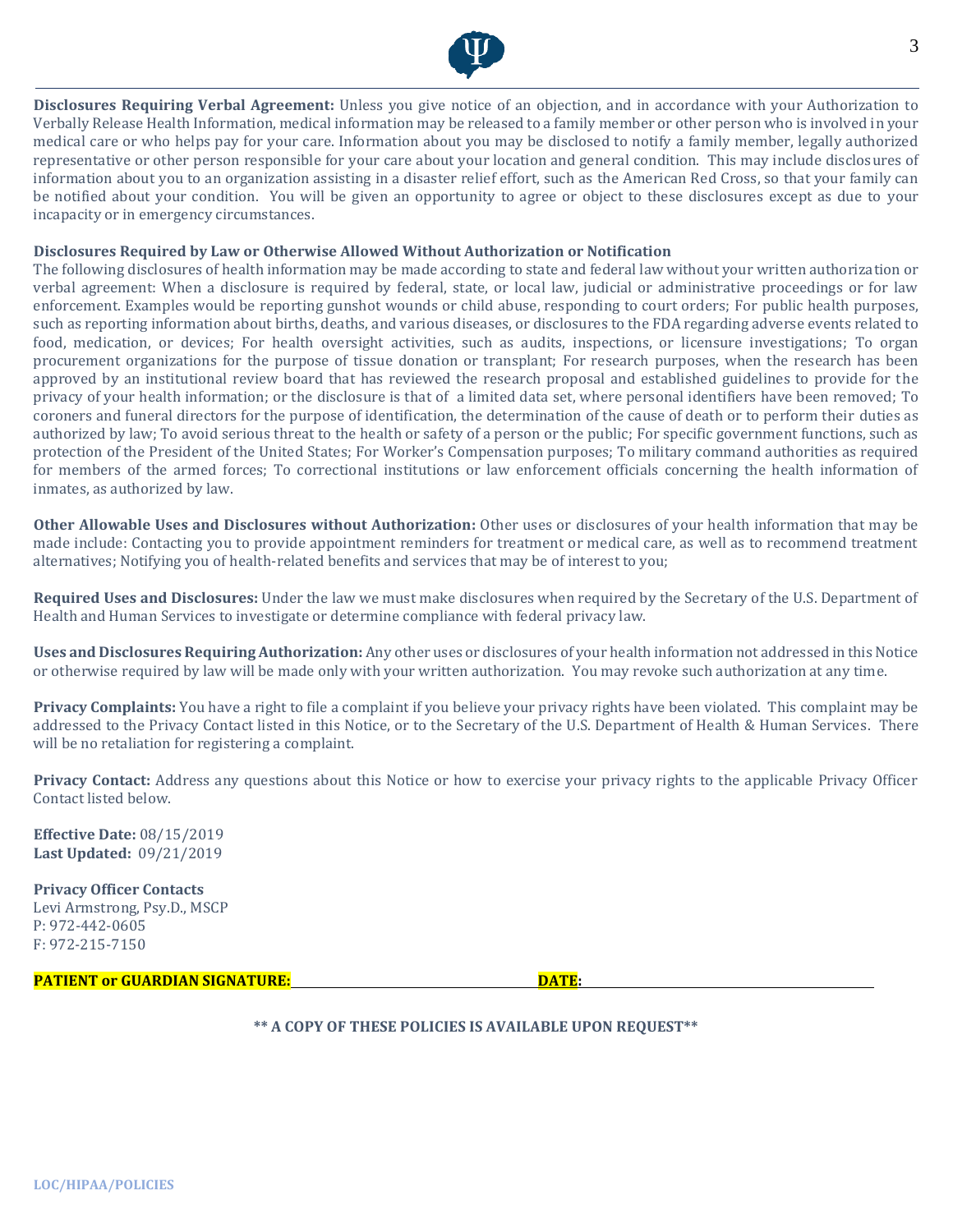

# **NEW PATIENT BACKGROUND & HISTORY**

| Biological Sex: Cender: Cender: Ethnicity: Handedness: RIGHT LEFT                                             |                              |                                 |                                     | <b>BOTH</b>                    |
|---------------------------------------------------------------------------------------------------------------|------------------------------|---------------------------------|-------------------------------------|--------------------------------|
| Who referred the patient to us (circle one / provide name)? Self Parent School Insurance Attorney:            |                              |                                 |                                     |                                |
|                                                                                                               |                              |                                 |                                     |                                |
| What specific questions would you like answered by this evaluation?                                           |                              |                                 |                                     |                                |
|                                                                                                               |                              |                                 |                                     |                                |
|                                                                                                               |                              |                                 |                                     |                                |
|                                                                                                               | <b>Developmental History</b> |                                 |                                     |                                |
| Was the Patient Born on time? Yes No Unknown Mother's Age at Conception: Father's Age at Conception:          |                              |                                 |                                     |                                |
| Patient's Weight at Birth: Normal Pregnancy / Delivery? Yes                                                   |                              |                                 | Unknown<br>No                       |                                |
| Was the patient exposed to any of the following while in utero (circle all that apply): NONE                  |                              |                                 |                                     | Nicotine Alcohol Illegal drugs |
| Please List Any Complications with the Patient's Mother's Pregnancy or Delivery:                              |                              |                                 |                                     |                                |
|                                                                                                               |                              |                                 |                                     |                                |
|                                                                                                               |                              |                                 |                                     |                                |
|                                                                                                               |                              |                                 |                                     |                                |
| Did the Patient Experience Any Delays with the Following Developmental Milestones (circle all that apply)?    |                              |                                 |                                     | <b>NONE</b>                    |
| Gaining Weight/Feeding<br>Sitting Up                                                                          | Crawling<br>Walking          |                                 | Talking / Language / Speech         | Fine Motor Skills              |
| Social Skills<br>Reading/Writing/Math                                                                         |                              | Self-Care & Personal Hygiene    |                                     | General Learning Skills        |
| Briefly Describe the Patient's Early Childhood Personality Style, Social Skills, and/or Behaviors (ages 0-5): |                              |                                 |                                     |                                |
|                                                                                                               |                              |                                 |                                     |                                |
|                                                                                                               |                              |                                 |                                     |                                |
| During the Patient's Childhood, is/was there any History of the Following (circle all that apply):            |                              |                                 | <b>NONE</b>                         |                                |
| Walking on Toes<br>Motor Tics<br>Hand Flapping                                                                | <b>Vocal Tics</b>            |                                 | Repetitive Motor Mannerisms Rocking | <b>Sensory Sensitivities</b>   |
| Defiant Behaviors<br>Moodiness<br>Poor Social Skills                                                          | <b>Fixated Interests</b>     | Hyperactivity                   | <b>Attention Problems</b>           | Academic Problems              |
| Lazy Eye or Crossed-Eyed<br>Motor Coordination Problems                                                       |                              | Other Developmental Challenges? |                                     |                                |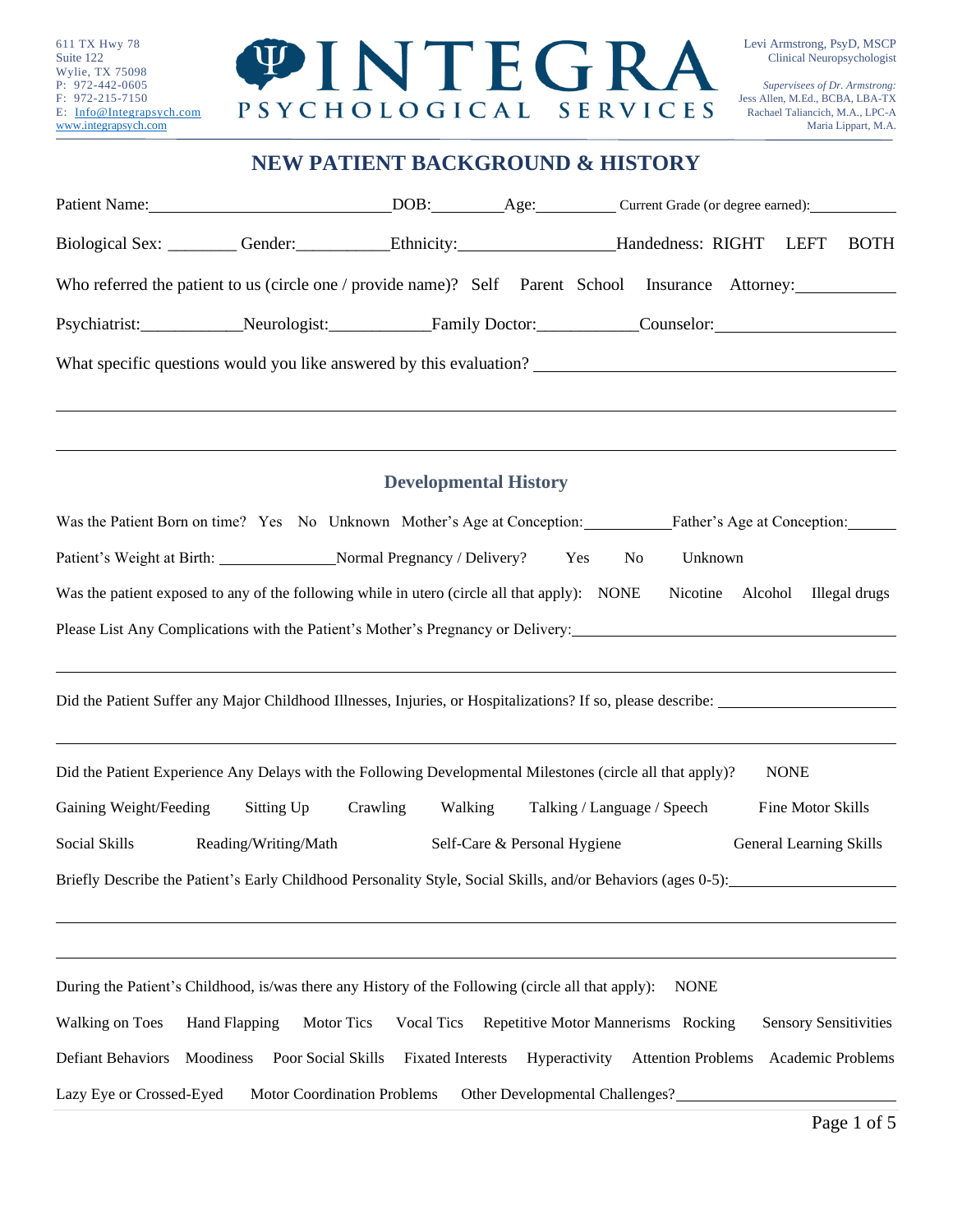

# **Academic History**

| Highest Education (circle all that apply): GED H.S. Diploma Some College (# of hours completed): Bachelor's Master's Doctorate                                                                                                      |                                            |                     |                                   |          |     |                              |                   |              |
|-------------------------------------------------------------------------------------------------------------------------------------------------------------------------------------------------------------------------------------|--------------------------------------------|---------------------|-----------------------------------|----------|-----|------------------------------|-------------------|--------------|
|                                                                                                                                                                                                                                     |                                            |                     |                                   |          |     |                              |                   |              |
| Academic Areas of Difficulty:                                                                                                                                                                                                       |                                            |                     |                                   |          |     |                              |                   |              |
| Academic Areas of Strength: Manual Academic Areas of Strength:                                                                                                                                                                      |                                            |                     |                                   |          |     |                              |                   |              |
| Grade Average in $K-8th$ (approximate – Circle One):                                                                                                                                                                                |                                            | A's                 | B's                               | C's      | D's | F's                          |                   |              |
| Grade Average in High School (Circle One):                                                                                                                                                                                          |                                            | A's                 | B's                               | C's      | D's | F's                          | N/A               |              |
| Grade Average in College/Technical School (Circle One):                                                                                                                                                                             |                                            | A's                 | B's                               | C's      | D's | F's                          | N/A               |              |
| Does the Patient Receive Any of the Following While in School? (circle all that apply)                                                                                                                                              |                                            |                     |                                   |          |     |                              |                   |              |
| ADD/ADHD Accommodations Reading, Writing or Math Accommodations Autism Accommodations Intellectual Disorder Accommodations                                                                                                          |                                            |                     |                                   |          |     |                              |                   |              |
| Speech Therapy<br>Occupational Therapy                                                                                                                                                                                              | Physical Therapy                           |                     | Special Education/IEP             |          |     | 504 Accommodations           |                   |              |
| Does the Patient Get into Trouble at School Very Often? Yes                                                                                                                                                                         |                                            |                     |                                   |          |     | No If Yes, for what?         |                   |              |
| Briefly Describe the Patient's Social Skills in School: <u>Charles and School</u> School and School and School and School and School and School and School and School and School and School and School and School and School and Sc |                                            |                     |                                   |          |     |                              |                   |              |
| *Please Provide Us with Any Academic Records / Results from Testing at School if Available*                                                                                                                                         |                                            |                     |                                   |          |     |                              |                   |              |
|                                                                                                                                                                                                                                     | <b>Medical &amp; Mental Health History</b> |                     |                                   |          |     |                              |                   |              |
|                                                                                                                                                                                                                                     |                                            |                     |                                   |          |     |                              |                   |              |
| CURRENTLY DIAGNOSED Medical and Mental Health Conditions: National Account of the Medical and Mental Health Conditions:                                                                                                             |                                            |                     |                                   |          |     |                              |                   |              |
|                                                                                                                                                                                                                                     |                                            |                     |                                   |          |     |                              |                   |              |
| Surgical History (Purpose and Approximate Date): ________________________________                                                                                                                                                   |                                            |                     |                                   |          |     |                              |                   |              |
|                                                                                                                                                                                                                                     |                                            |                     |                                   |          |     |                              |                   |              |
| When was the patient's last well visit / physical? What were the results:                                                                                                                                                           |                                            |                     |                                   |          |     |                              |                   |              |
| Current Height: Current Weight: Any Drug Allergies? Current Height:                                                                                                                                                                 |                                            |                     |                                   |          |     |                              |                   |              |
| Does the Patient Have Any History of the Following? (Circle All That Apply)                                                                                                                                                         |                                            |                     |                                   |          |     |                              |                   |              |
| Traumatic Brain Injury (TBI)<br>Concussion                                                                                                                                                                                          | Stroke                                     | <b>Brain Cancer</b> |                                   | Seizures |     | <b>Heart Rhythm Problems</b> |                   | Diabetes     |
| <b>Night Terrors</b><br><b>Recurring Nightmares</b>                                                                                                                                                                                 | <b>Exposure to Toxic Substances</b>        |                     |                                   |          |     | Alcohol/Drug Use             |                   | Chronic Pain |
| Liver Disease<br>Kidney Disease                                                                                                                                                                                                     | Genetic Disorders                          |                     | Neurological Illnesses            |          |     | Muscle Weakness              | Chemotherapy      |              |
| <b>Radiation Therapy</b><br>Sleep Apnea                                                                                                                                                                                             | Asthma                                     |                     | <b>Balance Problems/Dizziness</b> |          |     | Passing Out                  | Other (add below) |              |
|                                                                                                                                                                                                                                     |                                            |                     |                                   |          |     |                              |                   |              |
|                                                                                                                                                                                                                                     |                                            |                     |                                   |          |     |                              |                   |              |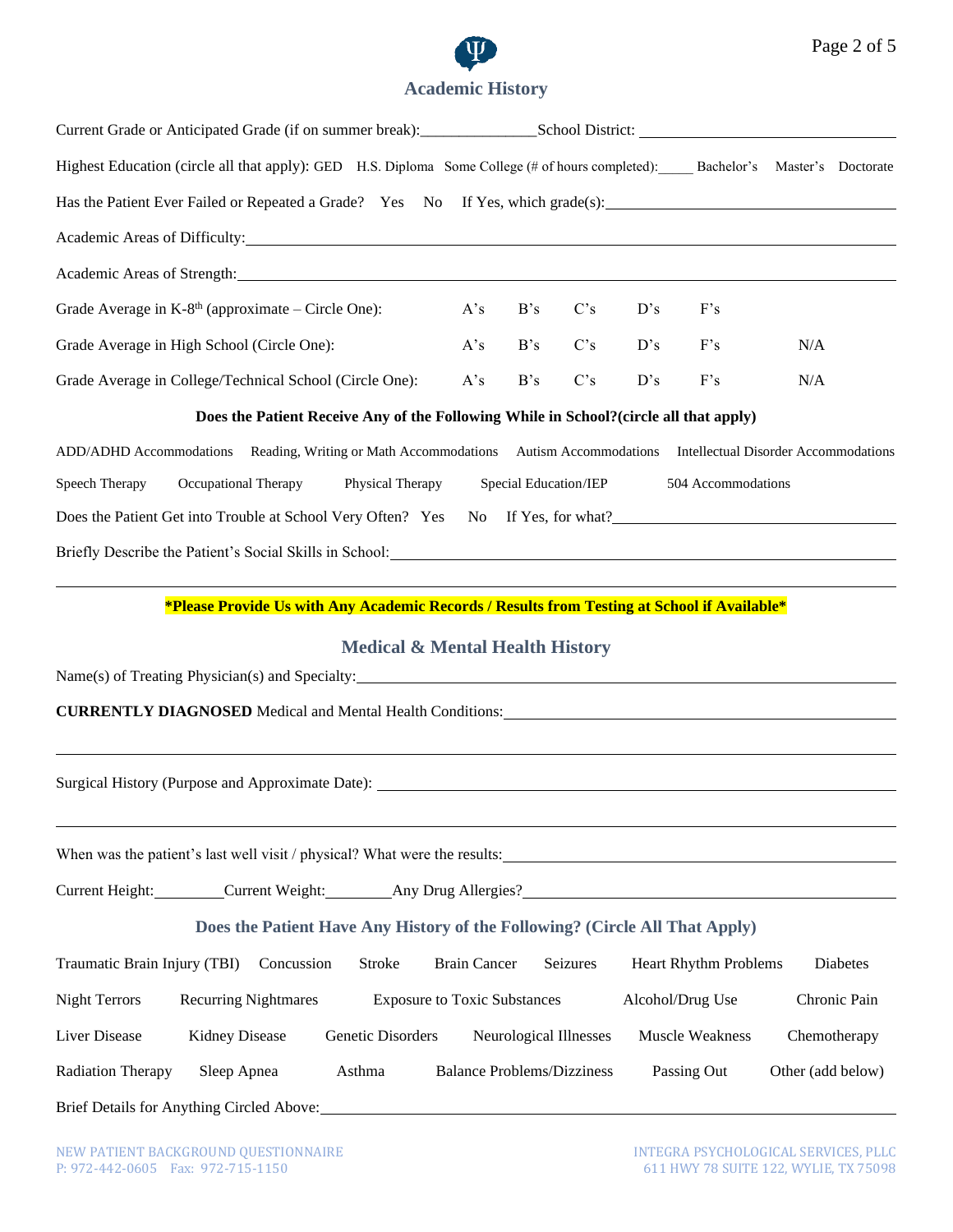

### **Please List ALL Current Medications, OTC Medications, and Supplements**

| <b>Medication Name</b>               | <b>DOSAGE</b>                                                                            | When Taken?                                                                                                          | Who Prescribed?                        |
|--------------------------------------|------------------------------------------------------------------------------------------|----------------------------------------------------------------------------------------------------------------------|----------------------------------------|
|                                      |                                                                                          |                                                                                                                      |                                        |
|                                      |                                                                                          |                                                                                                                      |                                        |
|                                      |                                                                                          |                                                                                                                      |                                        |
|                                      |                                                                                          |                                                                                                                      |                                        |
|                                      |                                                                                          | <b>Adaptive Functioning &amp; Independence</b>                                                                       |                                        |
|                                      |                                                                                          | Does the patient have any problems completing these tasks at an age-appropriate level of independence?               |                                        |
|                                      |                                                                                          | Getting Dressed Personal Hygiene Eating Communicating Making Friends Academic Skills Driving                         | <b>Managing Money</b>                  |
| <b>Completing Chores</b>             | <b>Managing Homework</b><br><b>Taking Medication</b>                                     | Dealing with Transitions                                                                                             | Coping with Stressful Situations       |
|                                      |                                                                                          | <b>Mental Health Treatment History</b>                                                                               |                                        |
|                                      |                                                                                          | Has the Patient Ever Participated in Counseling? Yes No If Yes, when and where:                                      |                                        |
|                                      | Any History of Inpatient Mental Health Hospitalizations or Residential Hospitalizations? |                                                                                                                      | Yes<br>N <sub>0</sub>                  |
|                                      |                                                                                          |                                                                                                                      |                                        |
|                                      | Has the Patient Ever Attempted Suicide or Engaged in Self-Harming Behaviors?             | Yes                                                                                                                  | No                                     |
|                                      |                                                                                          |                                                                                                                      |                                        |
|                                      | Has the Patient Ever Engaged in or Been Suspected of (circle one): Anorexia              | Bulimia                                                                                                              | None<br>Other:                         |
|                                      | Does the Patient Have Any History of Using Alcohol, Drugs, or Tobacco?                   | Yes                                                                                                                  | Unknown<br>N <sub>0</sub>              |
|                                      |                                                                                          | If Yes, which ones?:                                                                                                 |                                        |
|                                      | Has the Patient Ever Been the Victim of Abuse or Witnessed Domestic Violence:            | Yes                                                                                                                  | No                                     |
|                                      |                                                                                          | Does the Patient Have Recurring Nightmares Related to Being the Victim of Abuse or Witnessing Domestic Violence: Yes | N <sub>0</sub>                         |
|                                      |                                                                                          | Does the Patient Experience or Complain of Any of the Following (Circle all that apply): NONE                        |                                        |
| Hearing Voices Visual Hallucinations | Paranoia                                                                                 | <b>Delusional Thinking</b>                                                                                           | Episodes of Increased Energy/Agitation |
| Decreased Need for Sleep             | Depressed Mood                                                                           | <b>Compulsive Behaviors</b><br>Panic Attacks                                                                         | <b>Rapid Thoughts</b>                  |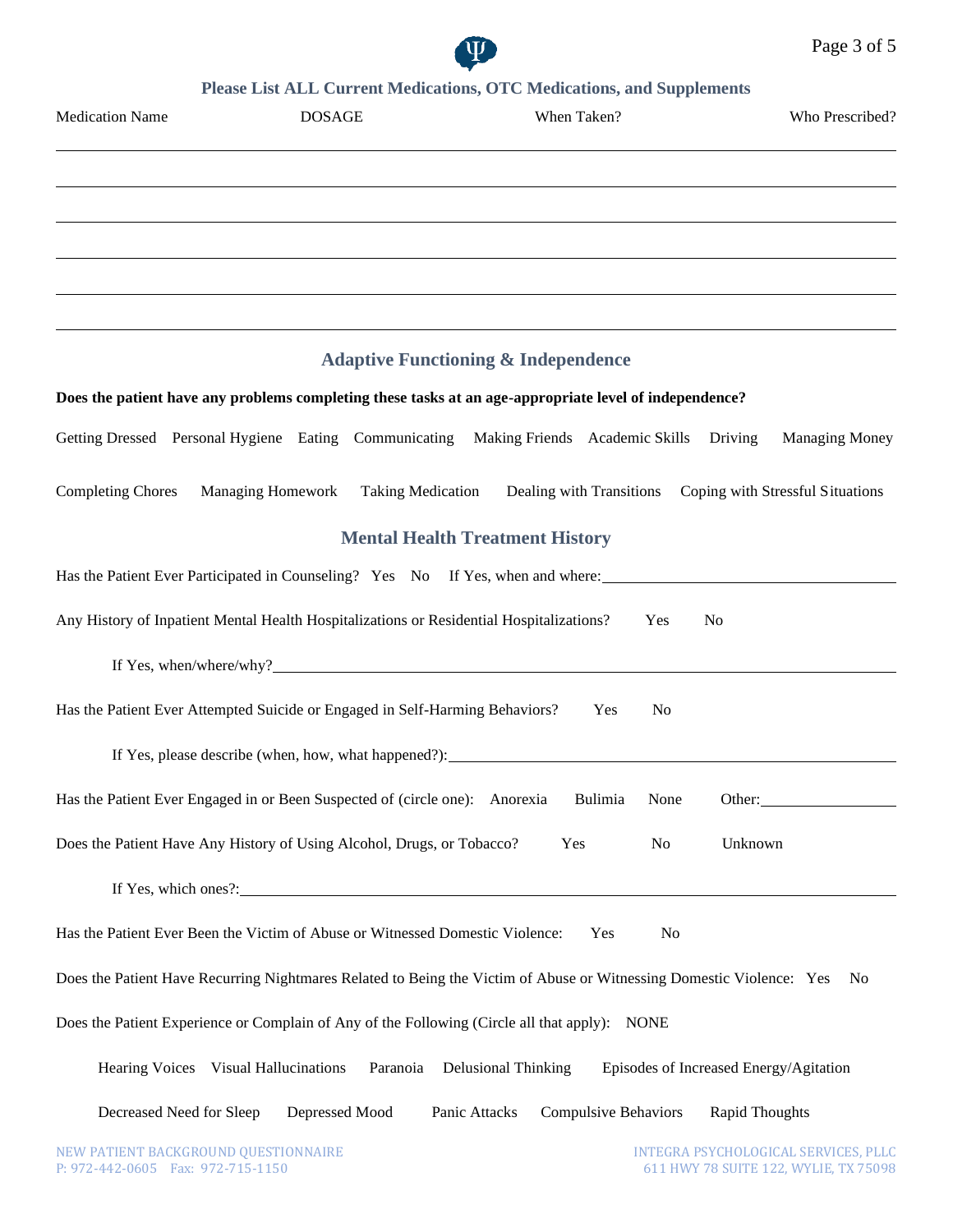

# **Family Medical/Mental Health History**

| Biological Mother's Medical Conditions and Mental Health Diagnoses: 1986. The Conditional School of the Conditions and Mental Health Diagnoses: 1986. The Conditions of the Conditions of the Conditions of the Conditions of |
|-------------------------------------------------------------------------------------------------------------------------------------------------------------------------------------------------------------------------------|
|                                                                                                                                                                                                                               |
| Biological Sibling's Medical and Mental Health Diagnoses: North American School and Mental School and Mental Health Diagnoses:                                                                                                |
| Any Family History of the Following (Circle All that Apply):                                                                                                                                                                  |
| Autism/Asperger's Intellectual Disability Anxiety Depression<br>Bipolar<br><b>OCD</b><br>ADD/ADHD<br>Schizophrenia                                                                                                            |
| Learning Disabilities<br><b>Speech Problems</b><br>Seizure Disorder<br><b>Brain Cancer</b><br>Multiple Sclerosis<br>Stroke<br>Dementia                                                                                        |
| <b>Legal History</b><br>On behalf of your child, do you plan to apply for Social Security Disability benefits?<br>Yes<br>N <sub>0</sub>                                                                                       |
| Has the Patient Ever Been Arrested?<br>If Yes, When and For What?<br>Yes<br>No                                                                                                                                                |
| <b>Employment History (if applicable)</b>                                                                                                                                                                                     |
| Is the Patient Currently Employed? Yes No If Yes: Part-Time Full-Time # of hours per week spent working:                                                                                                                      |
|                                                                                                                                                                                                                               |
|                                                                                                                                                                                                                               |
|                                                                                                                                                                                                                               |